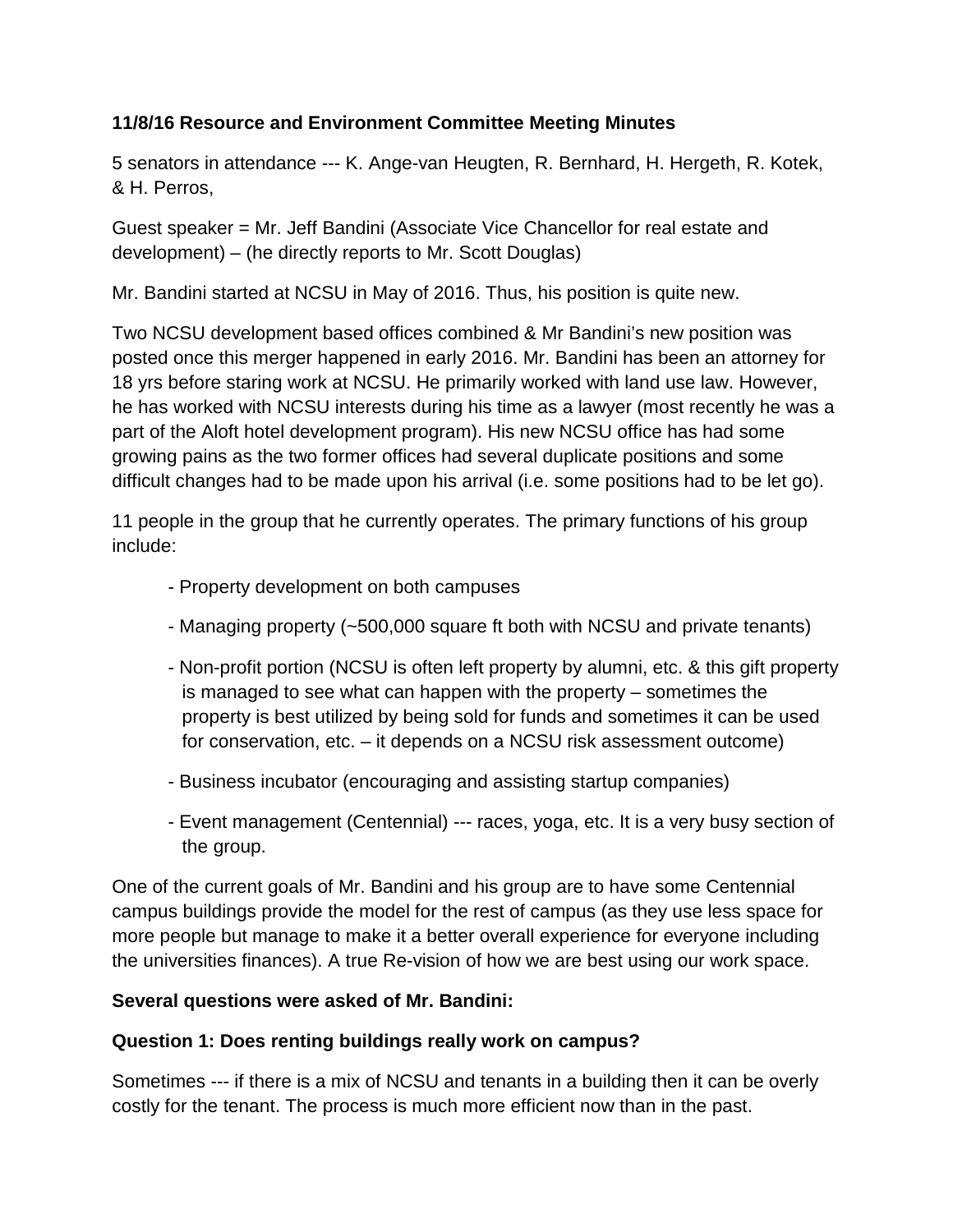# **Question 2: Will there be new buildings in the near future?**

NCSU will be building private buildings on Centennial campus – NCSU will use some of the space but it will pay rent to those building the buildings.

### **Question 3: Where will these building be?**

Likely closer to the new cathedral. These building developers are currently looking for opportunities to have personal business in the buildings to encourage a better workplace for life conveniences. (Dry cleaning, shopping, eating, childcare, coffee, enhanced gathering spaces / conference rooms, etc.)

# **Question 4: Who is looking forward to see what this development plan will look like in 30 yrs. Is it OK now but too boring later, etc.**

New organizations and advisors will help in the future to look at the mix of uses on Centennial campus (academic, residential, retail, and corporate.) and conduct a market analysis of what works in similar places. An engineering firm is also coming in to look at the capacity of our space to make sure there is not overuse, etc.. What NCSU has on Centennial campus is unique and a wonderful addition to our university (and some developers come here just to see what we have) – however – since it is relatively unique, there are no easy plans to follow from other places.

### **Question 5: How can our faculty relationships with all these new offices, groups, etc. be enhanced?**

The whole purpose of Centennial campus is to grow the university for the faculty, students, etc. As noted above, Mr. Bandini's office wants expertise from places doing this type of multi-purpose work – but – they want them to have a NC flair. (Very new process). Urban design firms, roadway design, multidisciplinary, education for design are all in play here.

Mr. Bandini supports posing the question to the faculty senate about re-instating a committee that can keep his office and faculty, staff, and students in the design loop. He is happy to have a relationship with the faculty senate.

# **Additional info:**

Engineering is the largest school in the university.

Doug Morton – a retired navy admiral – is the new Associate Vice Chancellor of Facilities – he replaced Mr. Kevin MacNaughton who spoke at the 10/5/16 meeting – Mr. Bandini was on the search committee for this position and excited about the new hire.